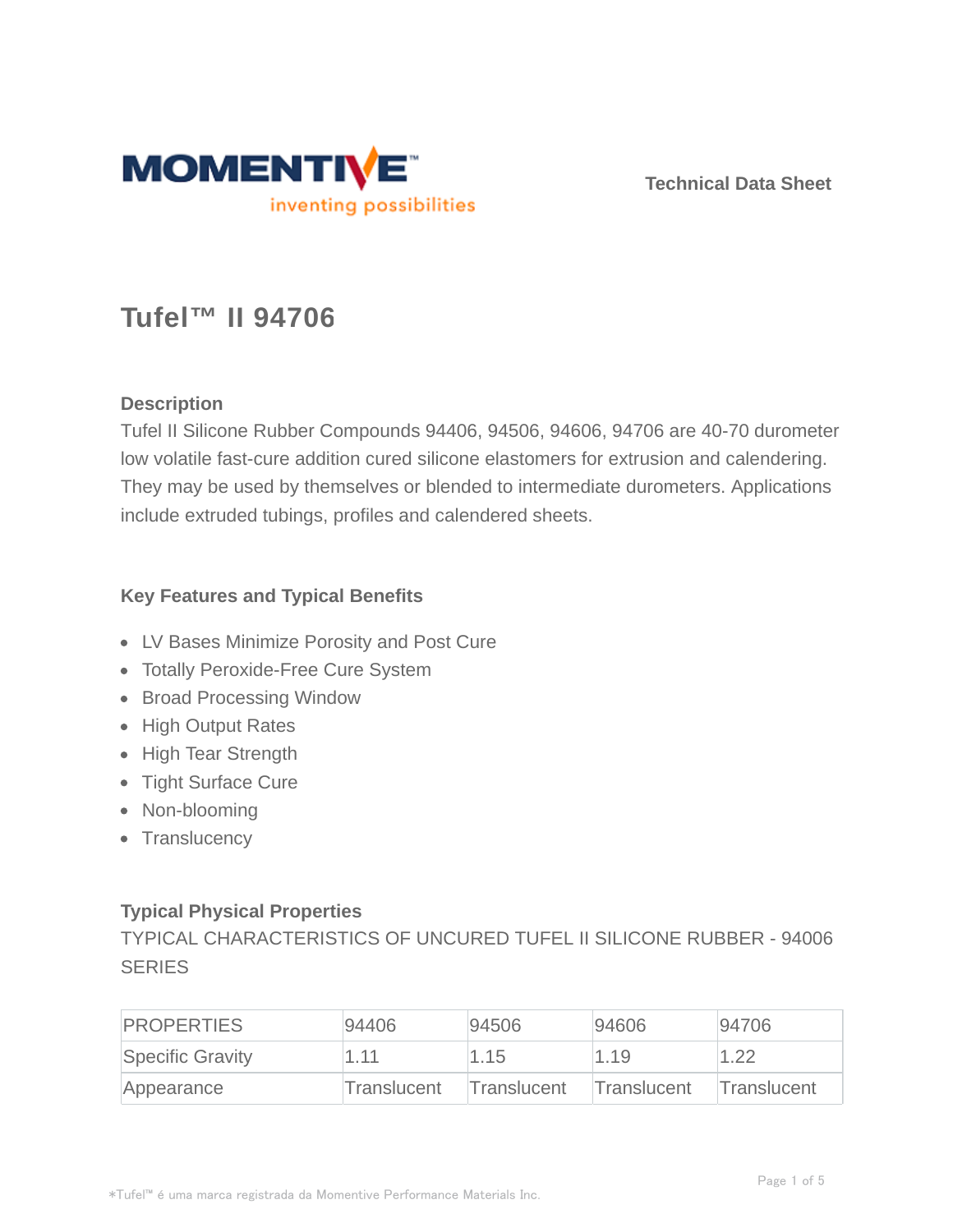| <b>Polymer Classification</b> | VMQ | <b>VMQ</b> | <b>VMQ</b> | <b>VMQ</b> |
|-------------------------------|-----|------------|------------|------------|
| $(ASTM D-1418)$               |     |            |            |            |

# TYPICAL RHEOLOGICAL PROFILE - MONSANTO ODR WITH 3° ARC @ 150°C (300°F)

| Minimum Viscosity       | 1-6         | l3-7        | $3 - 8$       | $ 3-9 $     |
|-------------------------|-------------|-------------|---------------|-------------|
| T1, Minutes             | $0.1 - 0.4$ | $0.1 - 0.4$ | $ 0.1 - 0.3 $ | $0.1 - 0.4$ |
| 7 Min. Torque (lb./in.) | $33 - 48$   | $ 34-53 $   | $ 45 - 60 $   | 45-60       |

# TYPICAL PHYSICAL PROPERTIES OF TUFEL II SILICONE RUBBER - 94006 **SERIES**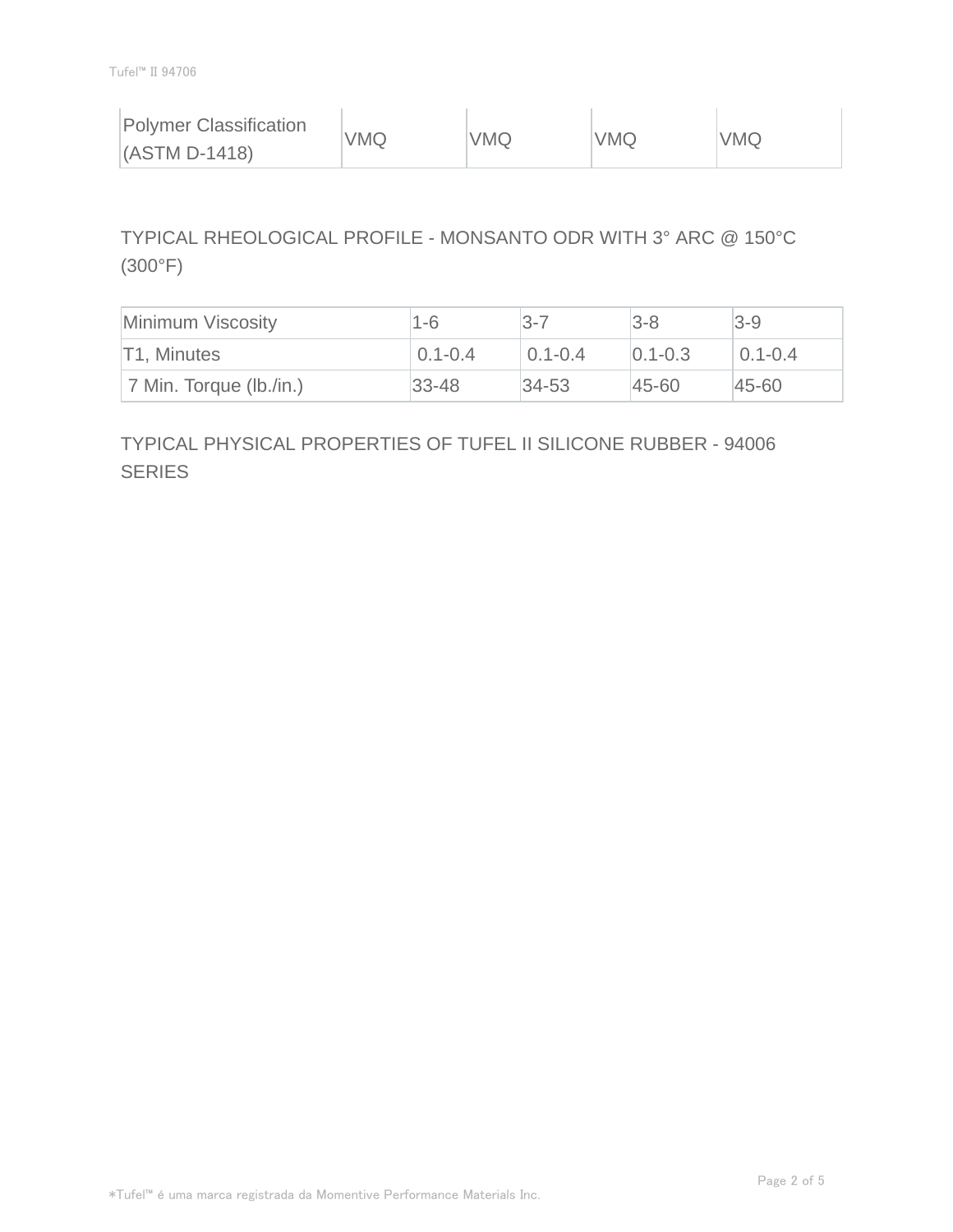| <b>ASTM</b>   | PRESS CURE - 10 MINUTES @ 177°C               |      |      |      | 94406945069460694706 |
|---------------|-----------------------------------------------|------|------|------|----------------------|
| <b>METHOD</b> | $(350^{\circ}F)$                              |      |      |      |                      |
| D-2240        | Hardness, Durometer A                         | 39   | 48   | 56   | 71                   |
| $D-412$       | Tensile Strength, psi                         | 1300 | 1348 | 1230 | 1320                 |
|               | <b>MPa</b>                                    | 9.0  | 9.2  | 8.5  | 9.1                  |
| $D-412$       | Elongation, %                                 | 900  | 900  | 740  | 630                  |
| D-624         | Tear Resistance, Die B, ppi                   | 225  | 250  | 240  | 320                  |
|               | KN/M                                          | 39   | 44   | 42   | 56                   |
| $D-412$       | Tensile Modulus @ 100% psi                    | 140  | 190  | 245  | 500                  |
|               | <b>MPa</b>                                    | 1.0  | 1.3  | 1.7  | 3.4                  |
|               | <b>POST CURE 2 HOURS</b>                      |      |      |      |                      |
|               | @ 177°C (350°F)                               |      |      |      |                      |
| D-2240        | Hardness, Durometer A                         | 43   | 53   | 61   | 73                   |
| $D-412$       | Tensile Strength, psi                         | 1350 | 1400 | 1250 | 1350                 |
|               | <b>MPa</b>                                    | 9.3  | 9.7  | 8.6  | 9.3                  |
| $D-412$       | Elongation, %                                 | 800  | 850  | 680  | 600                  |
| $D-624$       | Tear Resistance, Die B, ppi                   | 235  | 270  | 270  | 330                  |
|               | KN/M                                          | 41   | 47   | 47   | 58                   |
| $D-412$       | Tensile Modulus @ 100% psi                    | 170  | 225  | 300  | 530                  |
|               | <b>MPa</b>                                    | 1.2  | 1.6  | 2.1  | 3.7                  |
| D-395         | Compression Set, %<br>22 hrs. @ 150°C (300°F) | 20   | 20   | 20   | 20                   |

### **Regulatory Compliance**

A representative sample of an analogous product to Tufel ll 94706 met the requirements of USP Class VI and ISO 10993 under Good Laboratory Practices (GLP).

- Listed as UL 94 HB (File No. E205753)
- The ingredients are listed in the BfR recommendation XV "Silicones" (1)
- Compositionally compliant with 21 CFR 177.2600 Rubber articles intended for repeated  $use^{(2)}$

(1) Producer of the final article needs to test and confirm that the final product meets the extraction limits of BfR XV or corresponding EU legislation.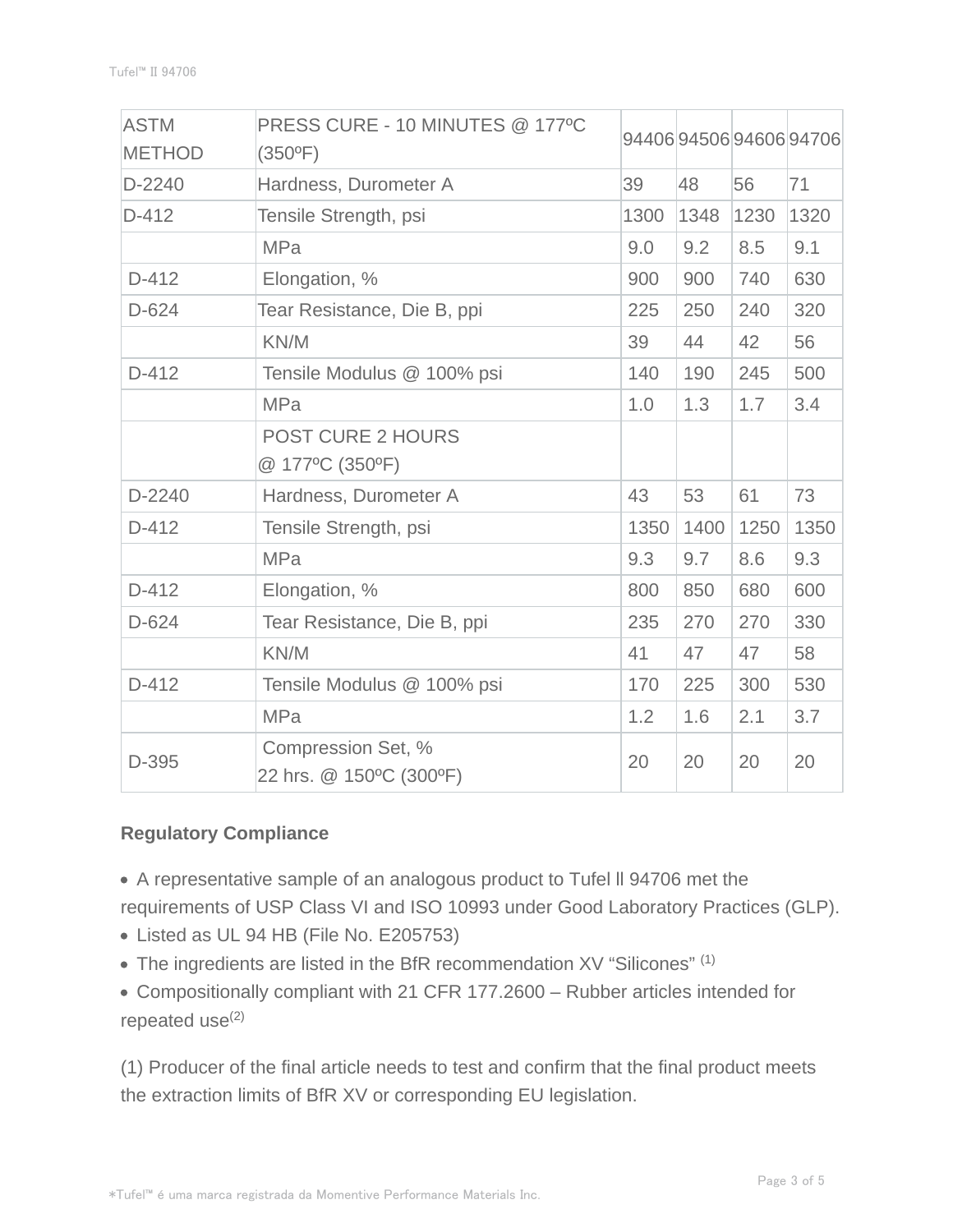(2) It is the responsibility of the user to determine that the final product complies with the extractive limitations and other requirements of 21 CFR 177.2600, under their specific manufacturing procedures

## **Patent Status**

Standard copy to come

#### **Product Safety, Handling and Storage**

Standard copy to come

## **Limitations** Standard copy to come

#### **Contact Information**

Email commercial.services@momentive.com

#### **Telephone**

| <b>Americas</b> | <b>Latin America</b> | <b>EMEAI- Europe, Middle</b><br>East, Africa & India | <b>ASIA PACIFIC</b> |
|-----------------|----------------------|------------------------------------------------------|---------------------|
| +1 800 295 2392 | <b>Brazil</b>        | <b>Europe</b>                                        | <b>China</b>        |
| Toll free*      | +55 11 4534 9650     | +390510924300                                        | 800 820 0202        |
| +704 805 6946   | Direct Number        | Direct number                                        | Toll free           |
| Direct Number   |                      |                                                      | +86 21 3860 4892    |
|                 |                      |                                                      | Direct number       |
| *All American   | <b>Mexico</b>        | India, Middle East &                                 | Japan               |
| countries       | +52 55 2169 7670     | <b>Africa</b>                                        | +81 3 5544 3111     |
|                 | <b>Direct Number</b> | + 91 44 71212207                                     | Direct number       |
|                 |                      | Direct number*                                       |                     |
|                 |                      | *All Middle Eastern                                  | <b>Korea</b>        |
|                 |                      | countries, Africa, India,                            | +82 2 6201 4600     |

For literature and technical assistance, visit our website at: www.momentive.com